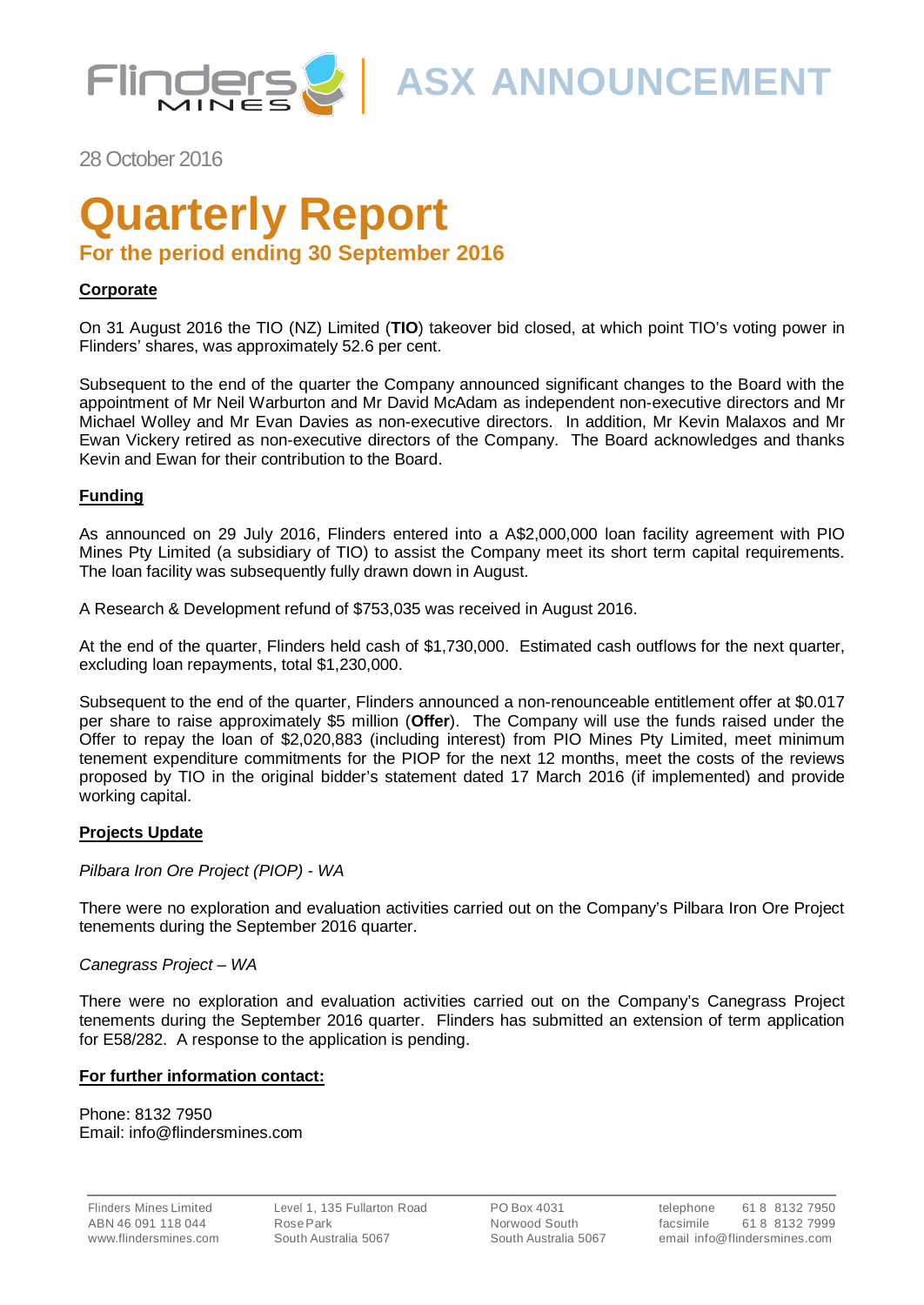### Tenement Schedule For the Quarter ending 30 September 2016

| <b>Tenement</b><br>No.       | <b>Status</b> | <b>Tenement</b><br><b>Name</b> | Grant/<br>Application<br>Date | <b>Expiry</b><br>Date | Area<br>$(Sq$ Km) | <b>Registered Holder</b><br>/Applicant | Interest                   | Related<br>Agreement                                           |
|------------------------------|---------------|--------------------------------|-------------------------------|-----------------------|-------------------|----------------------------------------|----------------------------|----------------------------------------------------------------|
| <b>WESTERN AUSTRALIA</b>     |               |                                |                               |                       |                   |                                        |                            |                                                                |
| <b>Canegrass Project</b>     |               |                                |                               |                       |                   |                                        |                            |                                                                |
| E58/232                      | Granted       | <b>Boulder Well</b>            | 29/07/2002                    | 28/07/2016            | 16.1              | <b>Flinders Canegrass</b><br>Pty Ltd   | 100%                       |                                                                |
| E58/236                      | Granted       | Challa                         | 22/03/2002                    | 21/03/2017            | 16.1              | <b>Flinders Canegrass</b><br>Pty Ltd   | 100%                       |                                                                |
| E58/282                      | Granted       | Honey Pot                      | 3/05/2007                     | 2/05/2016             | 27.2              | <b>Flinders Canegrass</b><br>Pty Ltd   | 100%                       |                                                                |
| Pilbara Iron Ore Project     |               |                                |                               |                       |                   |                                        |                            |                                                                |
| E47/1560                     | Granted       | Anvil                          | 6/09/2007                     | 5/09/2016             | 44.5              | <b>Flinders Mines Ltd</b>              | 100%                       | Prenti<br>Agreement                                            |
| L47/728                      | Granted       | <b>PIOP Airstrip</b>           | 29/05/2015                    | 28/05/2036            | 3.0               | <b>Flinders Mines Ltd</b>              | 100%                       |                                                                |
| L47/730                      | Granted       | <b>PIOP Village</b>            | 29/05/2015                    | 28/05/2036            | 0.1               | <b>Flinders Mines Ltd</b>              | 100%                       |                                                                |
| L47/731                      | Application   | Northern Road                  | 1/09/2014                     |                       | 4.9               | <b>Flinders Mines Ltd</b>              | 100%                       |                                                                |
| L47/734                      | Granted       | Southern Road                  | 29/05/2015                    | 28/05/2036            | 4.2               | <b>Flinders Mines Ltd</b>              | 100%                       |                                                                |
| M47/1451                     | Granted       | <b>Blacksmith ML</b>           | 26/03/2012                    | 25/03/2033            | 111.6             | <b>Flinders Mines Ltd</b>              | 100%                       | Prenti<br>Agreement                                            |
| <b>SOUTH AUSTRALIA</b>       |               |                                |                               |                       |                   |                                        |                            |                                                                |
| Curnamona Project            |               |                                |                               |                       |                   |                                        |                            |                                                                |
| EL 5739                      | Granted       | Wompine                        | 12/02/2016 11/02/2017         |                       | 96.00             | <b>Flinders Mines Ltd</b>              | 100%                       |                                                                |
| <b>Gawler Ranges Project</b> |               |                                |                               |                       |                   |                                        |                            |                                                                |
| EL 5761                      | Granted       | Tin Hut                        | 21/03/2016                    | 20/03/2018            | 716.0             | <b>Flinders Mines Ltd</b>              | 100%                       |                                                                |
| EL 5762                      | Granted       | Siam                           | 21/03/2016                    | 20/03/2018            | 379.0             | <b>Flinders Mines Ltd</b>              | 100%                       |                                                                |
| Jamestown Project            |               |                                |                               |                       |                   |                                        |                            |                                                                |
| EL 5763                      | Granted       | Caltowie                       | 04/02/2016                    | 9/11/2016             | 201.4             | <b>Flinders Mines Ltd</b>              | Diamonds and<br>non-metals | <b>Copper Range</b><br>and Tarcowie<br>Phosphate<br>Agreements |
| EL 5557                      | Granted       | Washpool                       | 10/11/2009                    | 9/11/2016             | 135.0             | Phoenix Copper Ltd barium, talc and    | Diamonds,<br>phosphate     | <b>Phoenix Copper</b><br>Agreement                             |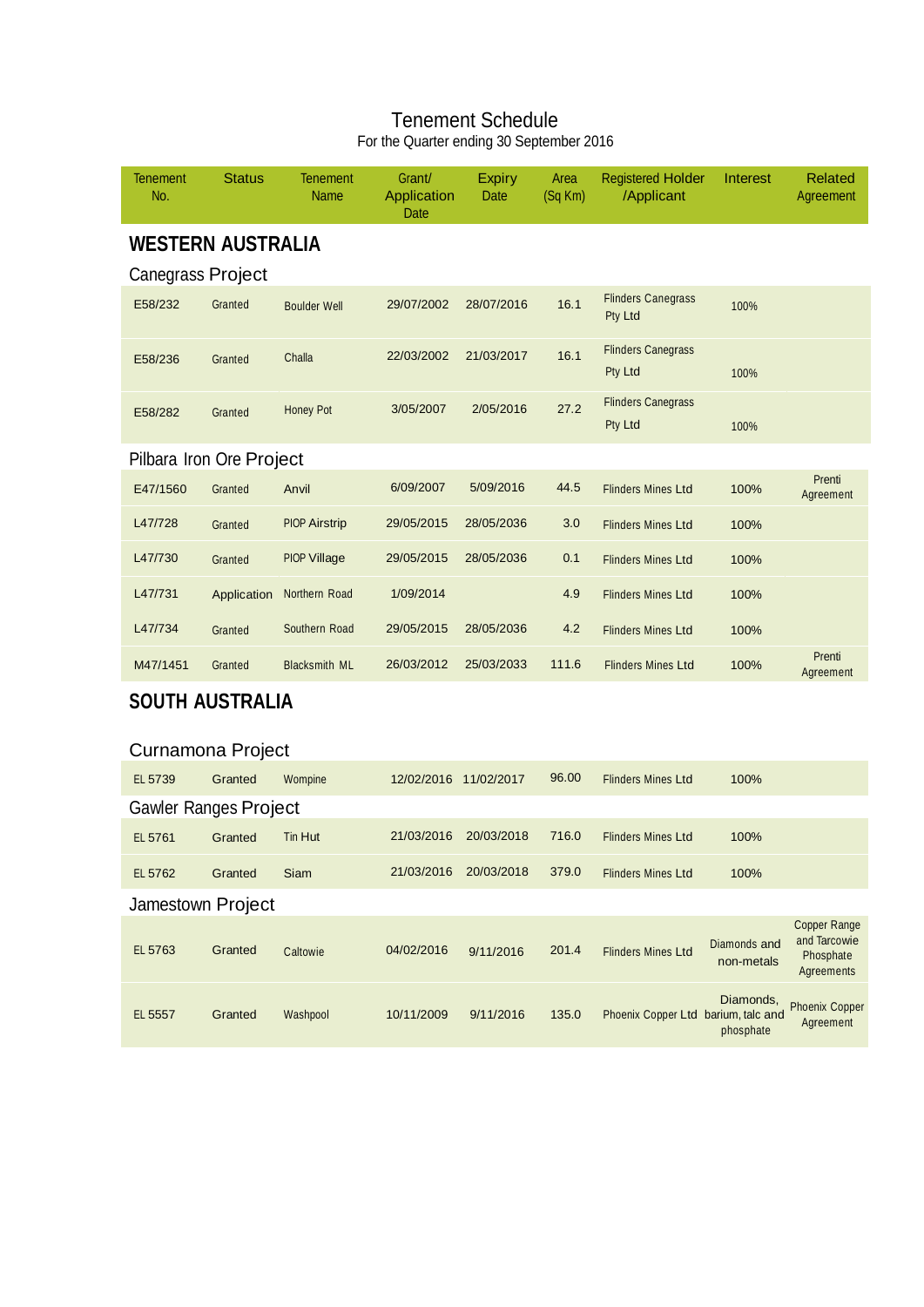*+Rule 5.5*

# **Appendix 5B**

# **Mining exploration entity and oil and gas exploration entity quarterly report**

Introduced 01/07/96 Origin Appendix 8 Amended 01/07/97, 01/07/98, 30/09/01, 01/06/10, 17/12/10, 01/05/13, 01/09/16

#### **Name of entity**

Flinders Mines Limited

**ABN Quarter ended ("current quarter")**

46 091 118 044 30 September 2016

|     | <b>Consolidated statement of cash flows</b>       | <b>Current quarter</b><br>\$A'000 | Year to date<br>$(3$ months)<br>\$A'000 |
|-----|---------------------------------------------------|-----------------------------------|-----------------------------------------|
| 1.  | Cash flows from operating activities              |                                   |                                         |
| 1.1 | Receipts from customers                           |                                   |                                         |
| 1.2 | Payments for                                      |                                   |                                         |
|     | exploration & evaluation<br>(a)                   | (116)                             | (116)                                   |
|     | development<br>(b)                                |                                   |                                         |
|     | production<br>(c)                                 |                                   |                                         |
|     | staff costs<br>(d)                                |                                   |                                         |
|     | administration and corporate costs<br>(e)         | (715)                             | (715)                                   |
| 1.3 | Dividends received (see note 3)                   |                                   |                                         |
| 1.4 | Interest received                                 | 9                                 | 9                                       |
| 1.5 | Interest and other costs of finance paid          |                                   |                                         |
| 1.6 | Income taxes paid                                 |                                   |                                         |
| 1.7 | Research and development refunds                  |                                   |                                         |
| 1.8 | Other (provide details if material)               |                                   |                                         |
| 1.9 | Net cash from / (used in) operating<br>activities | (822)                             | (822)                                   |

|     | Cash flows from investing activities |  |
|-----|--------------------------------------|--|
| 2.1 | Payments to acquire:                 |  |
|     | property, plant and equipment<br>(a) |  |
|     | tenements (see item 10)<br>(b)       |  |
|     | investments<br>(C)                   |  |
|     | other non-current assets<br>(d)      |  |

*1 September 2016* Page 1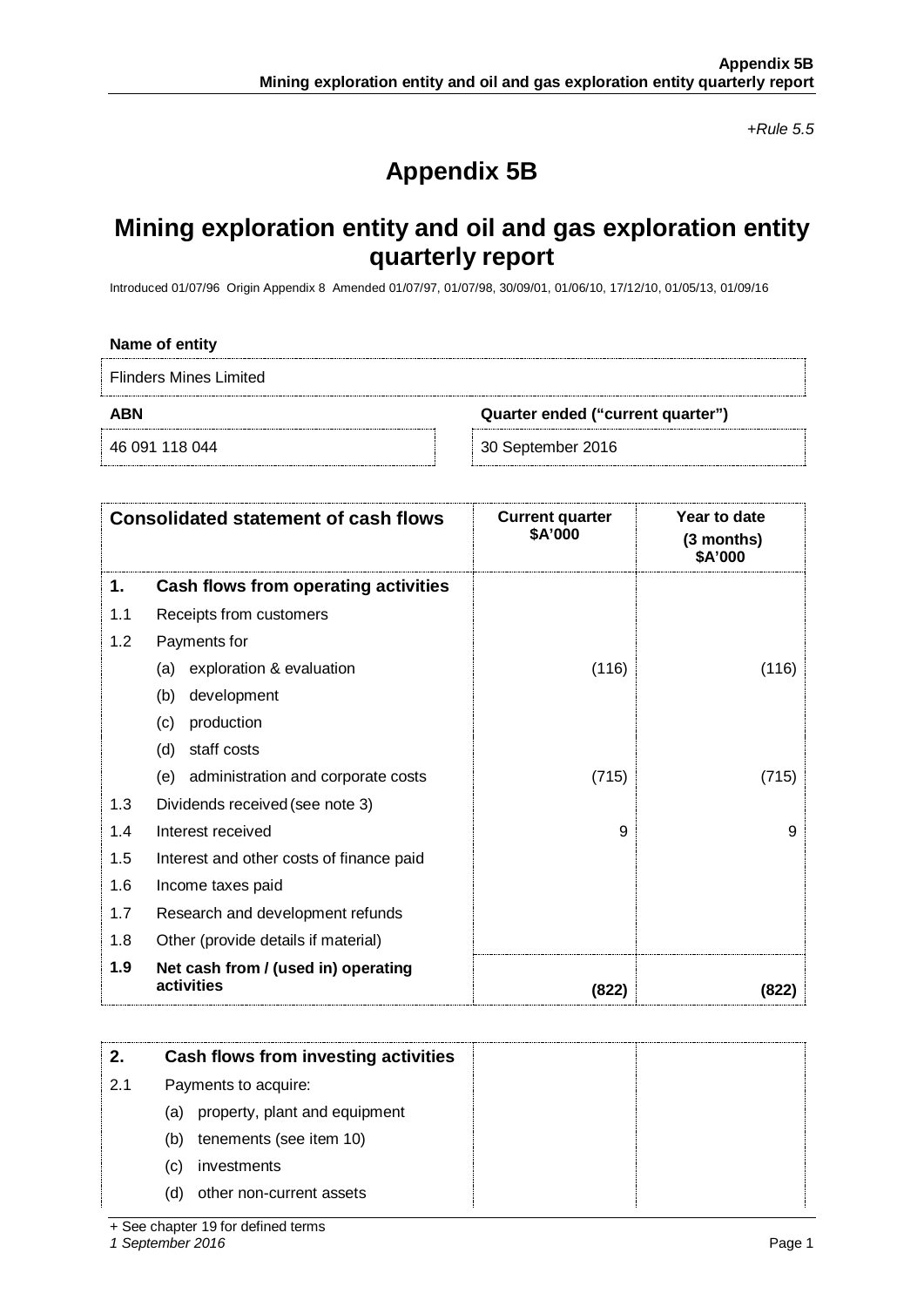### **Appendix 5B Mining exploration entity and oil and gas exploration entity quarterly report**

|     | <b>Consolidated statement of cash flows</b>       | <b>Current quarter</b><br>\$A'000 | Year to date<br>$(3$ months)<br><b>SA'000</b> |
|-----|---------------------------------------------------|-----------------------------------|-----------------------------------------------|
| 2.2 | Proceeds from the disposal of:                    |                                   |                                               |
|     | property, plant and equipment<br>(a)              |                                   |                                               |
|     | tenements (see item 10)<br>(b)                    |                                   |                                               |
|     | investments<br>(C)                                |                                   |                                               |
|     | other non-current assets<br>(d)                   |                                   |                                               |
| 2.3 | Cash flows from loans to other entities           |                                   |                                               |
| 2.4 | Dividends received (see note 3)                   |                                   |                                               |
| 2.5 | Other (provide details if material)               |                                   |                                               |
| 2.6 | Net cash from / (used in) investing<br>activities |                                   |                                               |

| 3.   | Cash flows from financing activities                                           |       |       |
|------|--------------------------------------------------------------------------------|-------|-------|
| 3.1  | Proceeds from issues of shares                                                 |       |       |
| 3.2  | Proceeds from issue of convertible notes                                       |       |       |
| 3.3  | Proceeds from exercise of share options                                        |       |       |
| 3.4  | Transaction costs related to issues of<br>shares, convertible notes or options |       |       |
| 3.5  | Proceeds from borrowings                                                       | 2,000 | 2,000 |
| 3.6  | Repayment of borrowings                                                        |       |       |
| 3.7  | Transaction costs related to loans and<br>borrowings                           |       |       |
| 3.8  | Dividends paid                                                                 |       |       |
| 3.9  | Other (provide details if material)                                            |       |       |
| 3.10 | Net cash from / (used in) financing<br>activities                              | 2,000 | 2,000 |

| 4.  | Net increase / (decrease) in cash and<br>cash equivalents for the period |       |       |
|-----|--------------------------------------------------------------------------|-------|-------|
| 4.1 | Cash and cash equivalents at beginning of<br>period                      | 551   | 551   |
| 4.2 | Net cash from / (used in) operating<br>activities (item 1.9 above)       | (822) | (822  |
| 4.3 | Net cash from / (used in) investing activities<br>(item 2.6 above)       |       |       |
| 4.4 | Net cash from / (used in) financing activities<br>(item 3.10 above)      | 2,000 | 2,000 |
| 4.5 | Effect of movement in exchange rates on<br>cash held                     |       |       |
| 4.6 | Cash and cash equivalents at end of<br>period                            | 1.730 |       |

+ See chapter 19 for defined terms

*1 September 2016* Page 2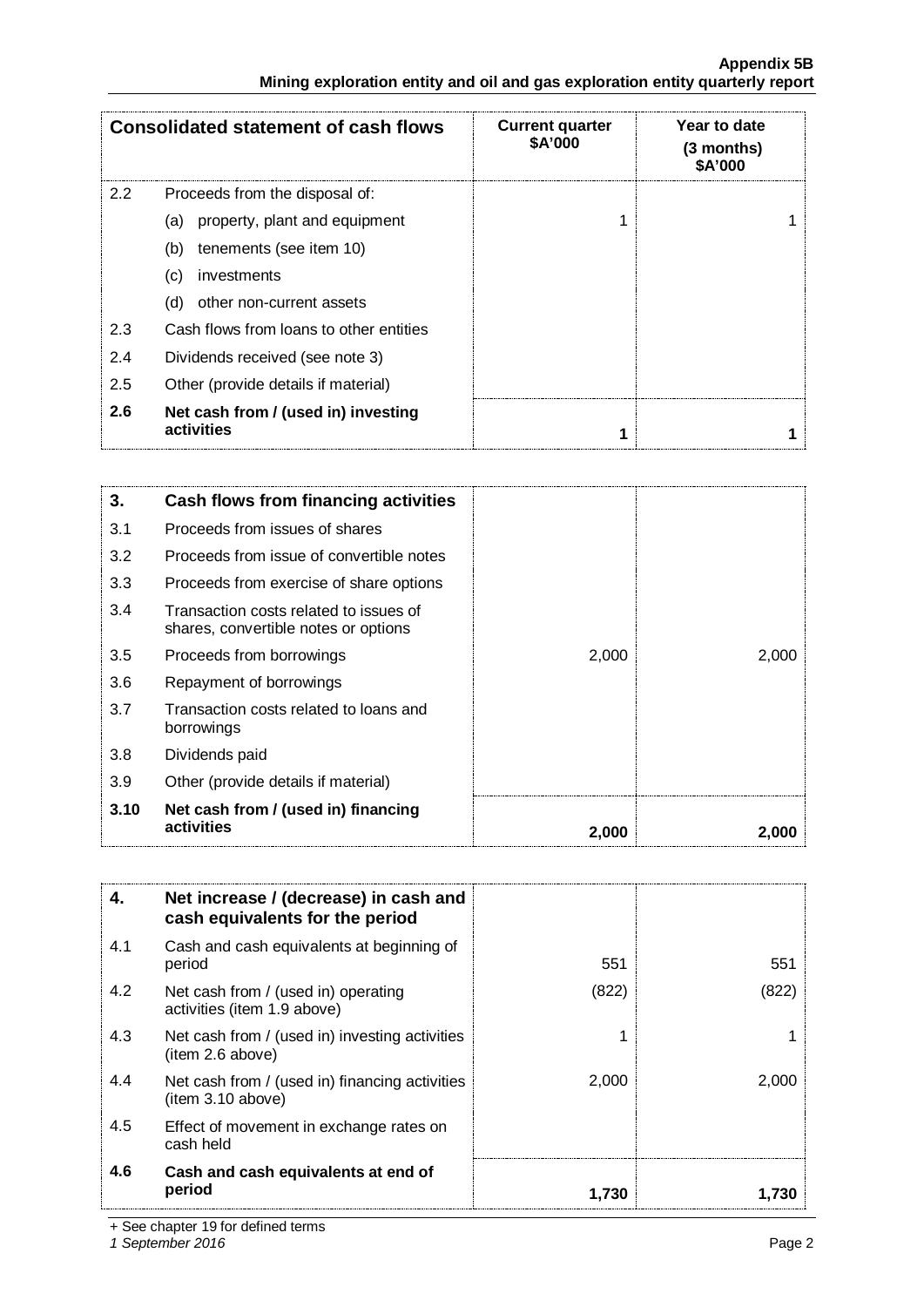| 5.  | Reconciliation of cash and cash<br>equivalents<br>at the end of the quarter (as shown in the<br>consolidated statement of cash flows) to the<br>related items in the accounts | <b>Current quarter</b><br>\$A'000 | <b>Previous quarter</b><br>\$A'000 |
|-----|-------------------------------------------------------------------------------------------------------------------------------------------------------------------------------|-----------------------------------|------------------------------------|
| 5.1 | Bank balances                                                                                                                                                                 | 1.580                             | 1.580                              |
| 5.2 | Call deposits                                                                                                                                                                 | 150                               | 150                                |
| 5.3 | <b>Bank overdrafts</b>                                                                                                                                                        |                                   |                                    |
| 5.4 | Other (provide details)                                                                                                                                                       |                                   |                                    |
| 5.5 | Cash and cash equivalents at end of<br>quarter (should equal item 4.6 above)                                                                                                  | 1.730                             |                                    |

## **6.** Payments to directors of the entity and their associates

- 6.1 Aggregate amount of payments to these parties included in item 1.2
- 6.2 Aggregate amount of cash flow from loans to these parties included in item 2.3
- 6.3 Include below any explanation necessary to understand the transactions included in items  $6.1$  and  $6.2$

### **7. Payments to related entities of the entity and their associates**

- 7.1 Aggregate amount of payments to these parties included in item 1.2
- 7.2 Aggregate amount of cash flow from loans to these parties included in item 2.3
- 7.3 Include below any explanation necessary to understand the transactions included in items 7.1 and 7.2

| 1,730                                    |  |
|------------------------------------------|--|
| <b>Current quarter</b><br><b>\$A'000</b> |  |
|                                          |  |

| <b>\$A'000</b> | <b>Current quarter</b> |  |
|----------------|------------------------|--|
|                |                        |  |
|                |                        |  |
|                |                        |  |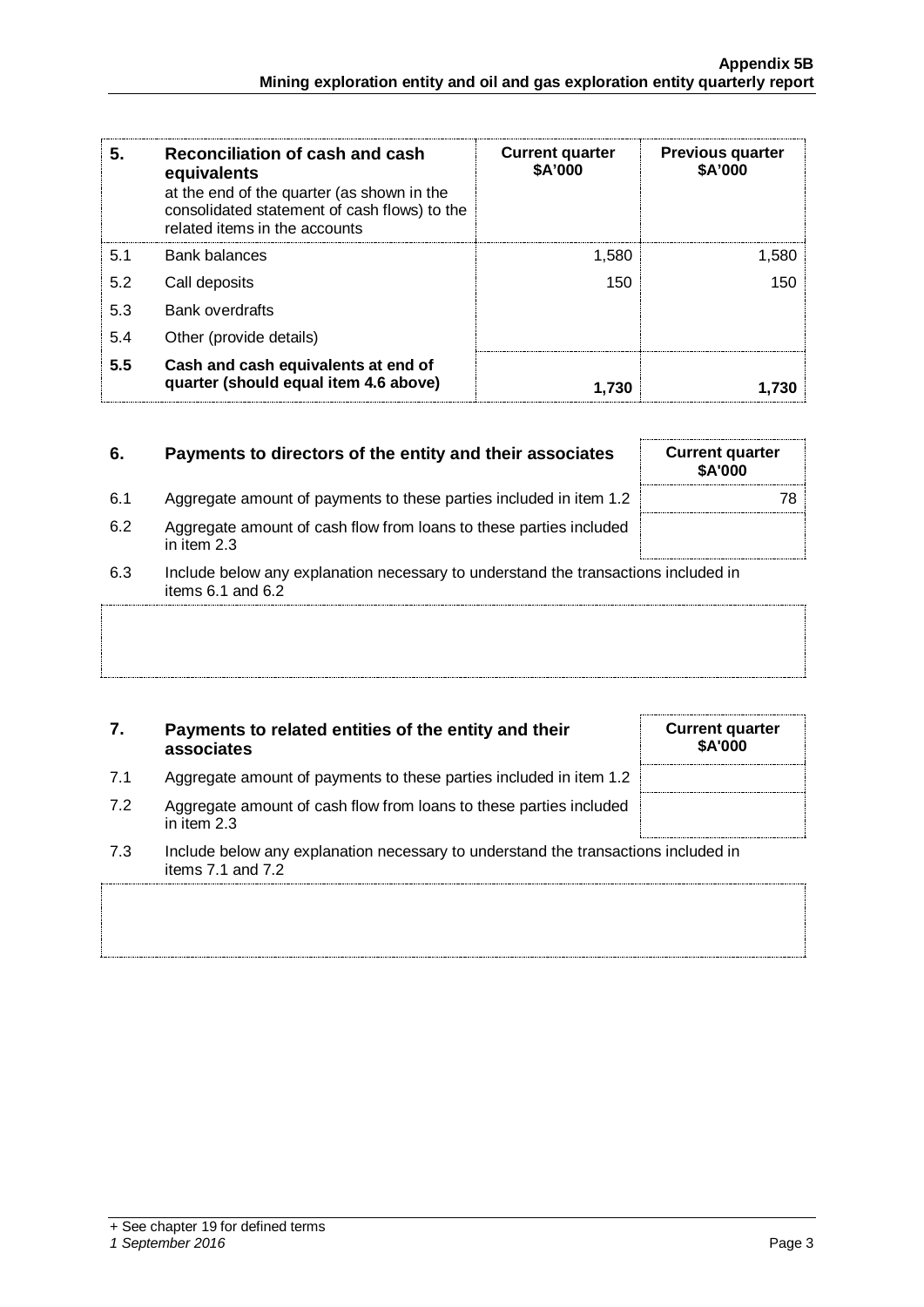| 8.  | <b>Financing facilities available</b><br>Add notes as necessary for an<br>understanding of the position | <b>Total facility amount</b><br>at quarter end<br>\$A'000 | Amount drawn at<br>quarter end<br>\$A'000 |
|-----|---------------------------------------------------------------------------------------------------------|-----------------------------------------------------------|-------------------------------------------|
| 8.1 | Loan facilities                                                                                         | 2.000                                                     | 2.000                                     |
| 8.2 | Credit standby arrangements                                                                             |                                                           |                                           |

- 8.3 Other (please specify)
- 8.4 Include below a description of each facility above, including the lender, interest rate and whether it is secured or unsecured. If any additional facilities have been entered into or are proposed to be entered into after quarter end, include details of those facilities as well.

The Company announced on 29 July 2016 that it has entered into a loan facility agreement with PIO Mines Pty Limited (a subsidiary of TIO (NZ) Limited) to assist Flinders to meet its short term capital requirements. The A\$2,000,000 loan is available for drawing in a single lump sum from the Loan Agreement until 19 August 2016. The key terms of the loan include an interest rate equivalent to the 6-Month Bank Bill Swap Rate (BBSW) Mid-Rate plus 2% per annum with the repayment of the principal outstanding to occur on 31 December 2016.

On 5 August 2016 loan funds to the aggregate amount of A\$2,000,000 were received by the Company from PIO Mines Pty Limited.

| 9   | <b>Estimated cash outflows for next quarter</b> | \$A'000 |
|-----|-------------------------------------------------|---------|
| 9.1 | Exploration and evaluation                      |         |
| 9.2 | Development                                     |         |
| 9.3 | Production                                      |         |
| 9.4 | Staff costs                                     |         |
| 9.5 | Administration and corporate costs              | 1580    |
| 9.6 | Other (provide details if material)             |         |
| 9.7 | <b>Total estimated cash outflows</b>            |         |

| 10.  | <b>Changes in</b><br>tenements<br>(items 2.1(b) and<br>$2.2(b)$ above)                            | Tenement<br>reference<br>and<br><b>location</b> | Nature of interest | Interest at<br>beginning<br>of quarter | <b>Interest</b><br>at end of<br>quarter |
|------|---------------------------------------------------------------------------------------------------|-------------------------------------------------|--------------------|----------------------------------------|-----------------------------------------|
| 10.1 | Interests in mining<br>tenements and<br>petroleum tenements<br>lapsed, relinquished<br>or reduced |                                                 |                    |                                        |                                         |
| 10.2 | Interests in mining<br>tenements and<br>petroleum tenements<br>acquired or increased              |                                                 |                    |                                        |                                         |